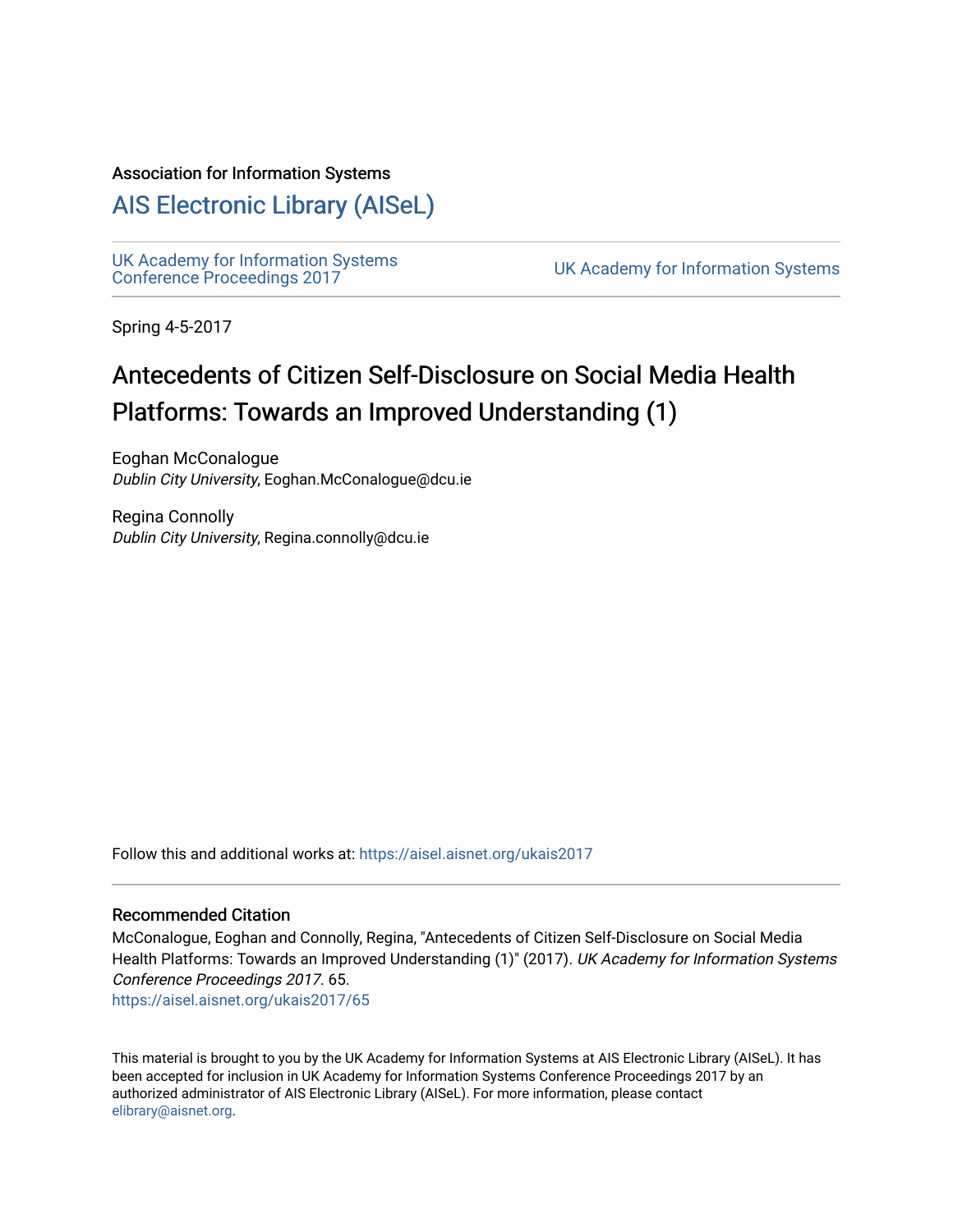Eoghan McConalogue

[Eoghan.mcconalogue@dcu.ie](mailto:Eoghan.mcconalogue@dcu.ie)

Prof Regina Connolly

[Regina.connolly@dcu.ie](mailto:Regina.connolly@dcu.ie)

Topic Areas:

Technologies to Promote a Healthy and Secure Society Healthcare Information Systems Ubiquitous and Mobile Information Systems IS Innovation, Adoption and Diffusion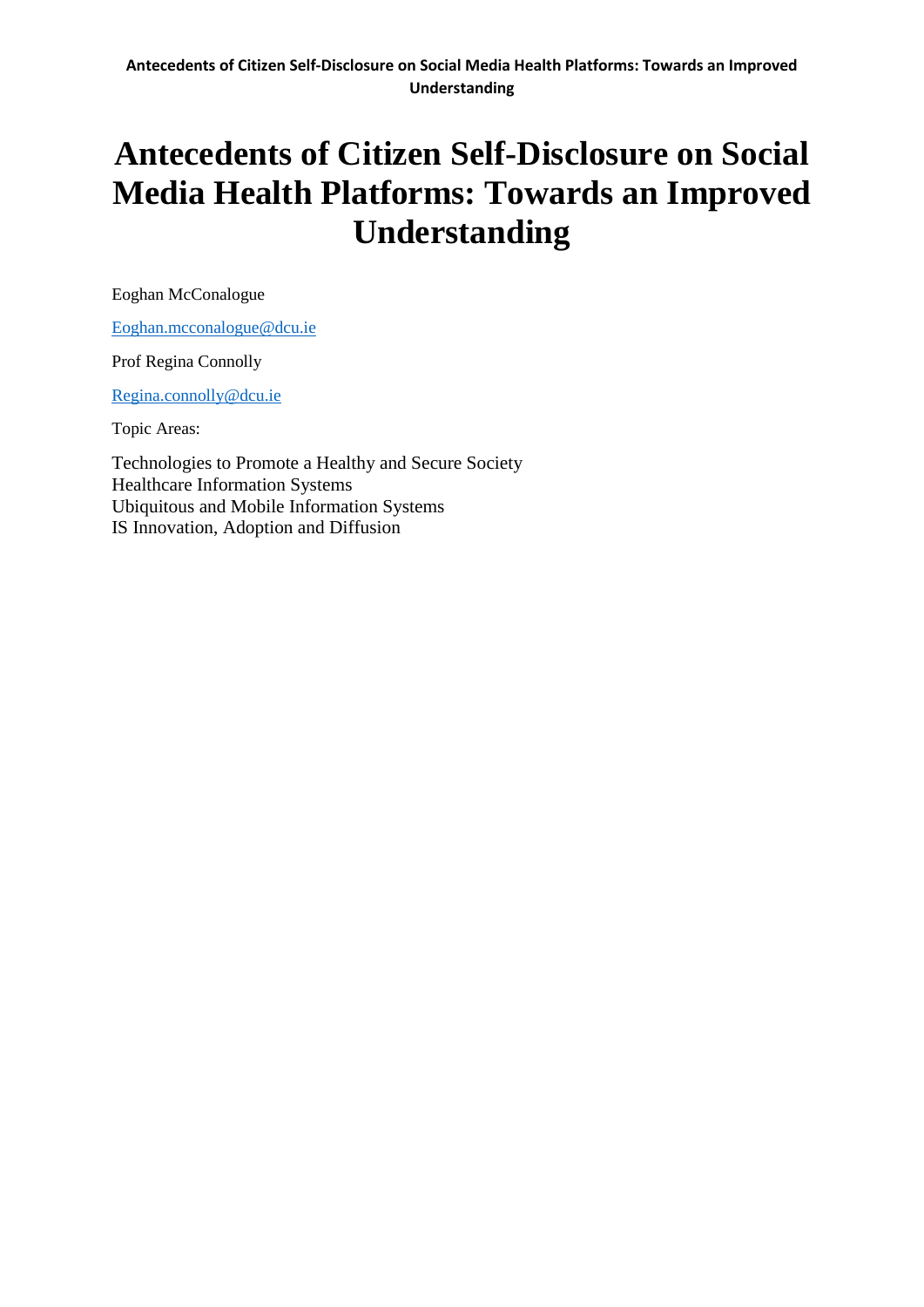#### **Abstract**

*Social media platform usage and online community participation has increased to a near ubiquitous level, (Pew Research Centre, 2016). However, to date, much attention has focused on the factors that influence individual's trust and adoption of social media networks and online communities in general. In contrast, research on the factors that influence trust and self-disclosure on social media health platforms and associated online health communities remains remarkably limited. This is particularly surprising as adoption and usage of these health platforms remains comparatively constrained, thereby limiting potential social and health benefits to consumers, whilst also being an issue of concern to those who develop and design these platforms. This paper examines the extant literature on the factors that influence usage and participation in social media platforms and online communities and which are therefore likely to be relevant to examinations of self-disclosure in an online health context. In doing so, it contributes to technology adoption research in the area of user trust and self-disclosure on social media health platforms and online health communities.*

**Keywords:** Self-disclosure, Trust, Technology Adoption, Social Media Health Platforms, Online Communities.

## **1.0 Introduction**

Recent years have seen a rapid growth in the use of social media networks and online communities in both the private and public sectors and user self-disclosure on these platforms has provided great insight and value to businesses (Robertshaw & Marr, 2006; Kozinets 2002; Miller 2009). There is a notable rise in the use of this technological framework in the context of health care. For example, the Mayo Clinic Social Media Network (MCSMN) now boasts over 6,588 registered health related social media networks across the United States, (Mayo Clinic, 2016). In an effort to empower the citizen to take greater control over their health and to more effectively utilize the knowledge sharing capabilities of the Internet, the European Commission (through its H2020 actions) has placed increasing emphasis on e-Health proliferation through the establishment of citizen-centric social media networks and online communities .However the success of such initiatives is predicated on citizen self-disclosure of personal health-related information – information which is private and far more sensitive to the individual than disclosure of opinions on other subjects. It is imperative, therefore, for researchers, practitioners and policy makers to understand the factors that positively influence citizen disclosure of personal health information on social media health platforms.

#### **1.1 Social media health platforms**

In this paper, three terms associated with health platforms are of particular interest; social media health platforms, online health information communities and mobile health applications. The term 'social media health platforms' (SMHPs) is an encompassing term that refers to the growing number of online networks and applications, such as the Mayo Clinic Social Media Network, that facilitate the sharing of expert health information and patient experiences, while also allowing users to create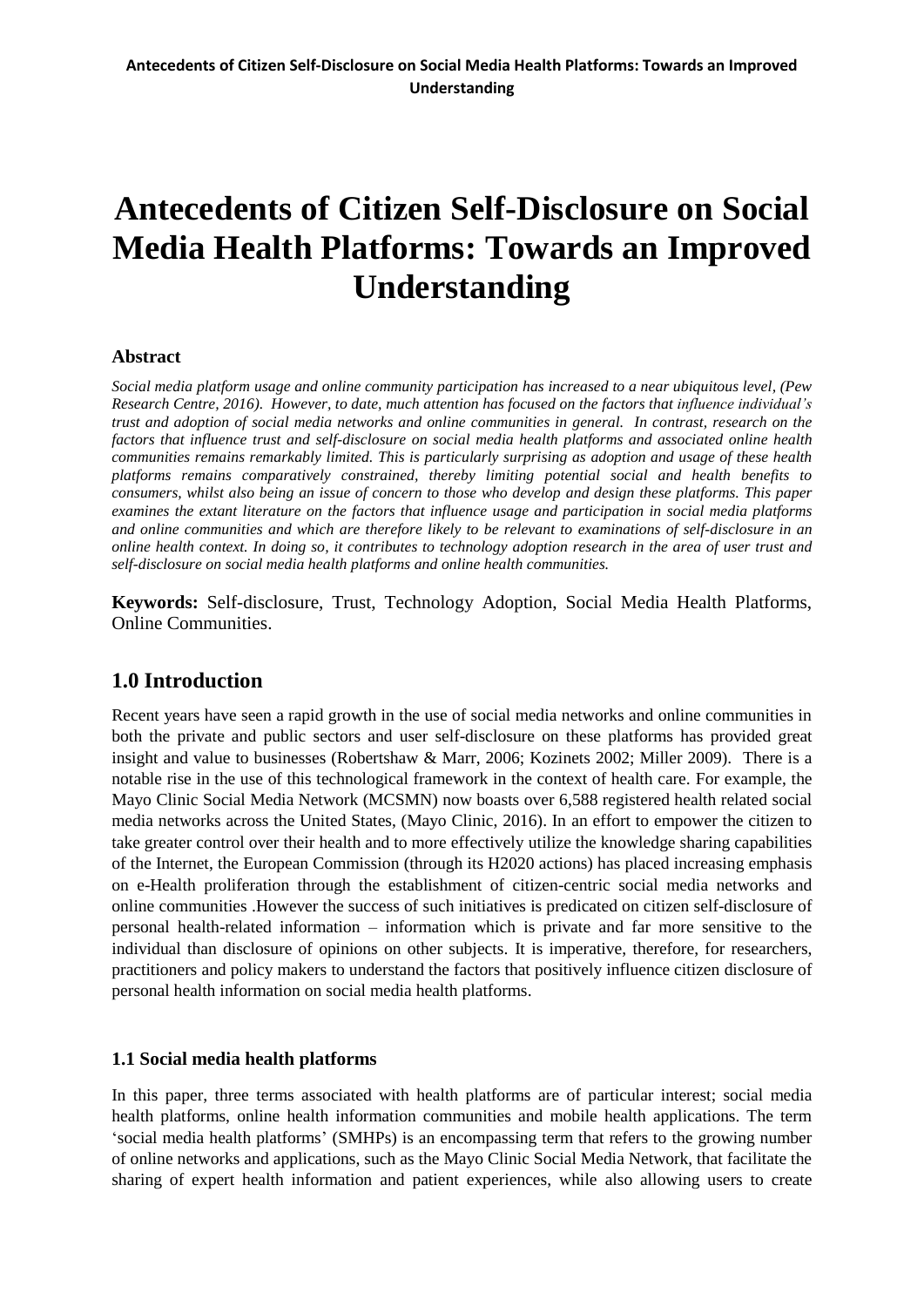content and participate in discussion. These platforms allow the creation of user profiles, the creation of support structures, the tracking of personal health data and can act as a response to growing strains on current health services (Mayo Clinic, 2016). The term 'online health information communities' refers to platforms that do not facilitate the same level of interaction as a social media health platform, (Vega, 2010). Typically, an online health information community does not require a high level of personally identifiable information for a user to participate, WebMD being an example. The term 'mobile health application' refers to mobile applications that track health information, diet and fitness data, appointment reminder systems and self-management systems for chronic illnesses such as hypertension, (Lankton et al., 2015). Growth in this particular sector is evidently fast, with the number of mobile health application downloads expected to exceed 50 billion by 2017 (Statista, 2015).

## **2.0 Self-disclosure**

Information Communication Technology (ICT) has provided a generation with new avenues for interaction and communication. In fact, a broad body of research claims computer mediated communication can afford users an interaction experience that is in certain cases more socially desirable than that which would be experienced in a face to face scenario, (Joinson, 2001; Tidwell & Walther, 2002; Walther, 1996). That is to say that the forms of communication that ICT affords, such as anonymous contributions or community wide broadcasts, allow for people at various points on an extrovert-introvert scale to express themselves more effectively than would be the case in traditional communication environments (Morahan-Martin & Schumacher, 2003; Stritzke, Nguyen, & Durkin, 2004). Whilst the new experiential benefits of technology are undisputed, research into online selfdisclosure is at an embryonic stage, (Posey et al., 2010). Consequently, the reasons why some people choose to disclose their personal information on online social platforms, whilst others resist doing so, remains undetermined.

The Oxford Dictionary (2016) defines self-disclosure as relating to an individual's actions in making new or secret information known. In the literature this is echoed by Posey et al., (2007) who describe self-disclosure as a form of communication relates to an individual imparting personal and private information. Pearce and Sharp, (1973) perceive self-disclosure to refer to individuals' voluntary and intentional revelations about themselves to others, whilst Greene, Derlega, & Mathews (2006) consider self-disclosure to be the revelation of one's feelings, thoughts and experiences to others. The literature acknowledges that self-disclosure has both positive and negative consequents with Derlega et al., (1993) positing that self-disclosure can positively add to a person's social relationships, while, conversely, making an individual feel vulnerable and at risk. The unique nature of social media networks and the ability that it confers to communicate with an unlimited audience influences those consequents. For example, recently, Choi & Bazarova (2015) have shown the semi-public nature of social media networks to influence one's likelihood to self-disclose online, while Ledbetter et al., (2011) have shown self-disclosure to play a role in the development of online relationships.

## **2.1 Antecedents of self-disclosure**

## **2.1.1 Perceived Risk**

Despite the desire for relationships and interaction, individuals are understandably reluctant to impart with personal, private information, which may render the contributor vulnerable on many levels. Thus the lens of social exchange theory provides a useful framework for understanding the cognitive process of risk evaluation that individuals undertake before engaging in self-disclosure (Altman &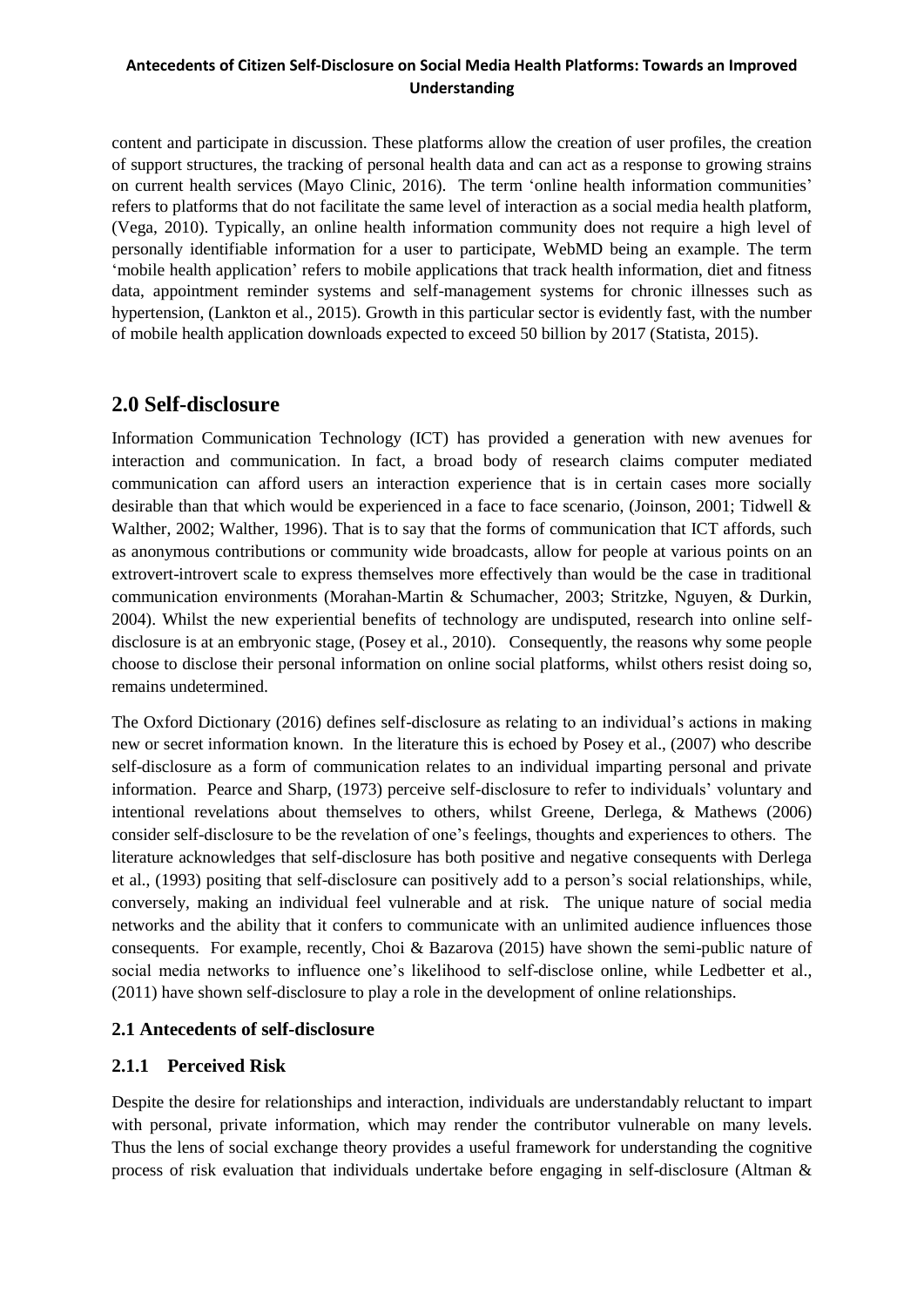Taylor, 1973; Poesy et al., 2010). This risk evaluation is consistent with Gefen & Ridings (2002), contention that individuals engage in interactions on the basis of expected, intangible benefits, where perceived benefits are evaluated against perceived costs. That risk evaluation and the factors that can mitigate the perception of risk on the part of the individual are likely to vary according to the sensitivity of information being imparted and the potential consequences of disclosure.

### **2.1.2 Social Influence**

Self-disclosure exists within a social environment context (Deutsch & Gerard 1955). Recognising the influence of the social environment on behavioural outcomes is consistent with the theory of reasoned action (Fishbein & Ajzen, 1975), which proposes that an individual will observe group norms and actions in order to formulate his/her behaviour and degree of engagement in a shared environment. Cialdini, (2001) has also shown that individuals will often replicate the actions of others in a shared environment; those more inclined to social influence have been shown to self-disclose more readily (Venkatesh, 2003). Therefore, the influence of referent others is deserving attention in any examination of self-disclosure in a social media health platform context.

## **2.1.2 Reciprocity**

Reciprocity has been shown to be a key enabler of self-disclosure (Posey et al, 2010; Jourad, 1971). Moreover, research has shown that when reciprocity is perceived to have occurred it helps to alleviate fears of vulnerability, allowing relationships to develop further, which as a result, drives further selfdisclosure. In fact, reciprocal self-disclosure can actually build intimate relationships (Nowak & Sigmund, 2005) that enhance social capital (Grabner-Krauter & Bitter, 2013) and quality of life. Previous research (Derlega et al., 1993) has shown that the more that reciprocal self-disclosure occurs over an extended period of time, the more those interactions are inclined to result in divulging of deeper, more intimate information, thereby indicating increased levels of trust.

## **3.0 Trust in a Social Media Health Context.**

Trust has been described as the glue that holds society together (Newton, 2014). In a technologymediated environment, it assumes even greater importance, particularly in reducing perceptions of risk and enabling more confident interaction behaviour. Whilst this effect has been repeatedly demonstrated in the eCommerce literature, (e.g Connolly & Bannister, 2007; Wang & Benbasat, 2005), far less attention has been paid to examining trust in online health contexts. Nonetheless, the literature provides insights that are likely to be relevant to a social media health context. For example, the dyadic nature of trust as proposed by Mayer et al (1998) applies equally to an online health context. Accepted trust antecedents such as perceptions of ability, benevolence and integrity are also likely to be relevant in an online health context. In fact, Porter & Donthu (2008) have shown that perceived trustworthiness in an online community can reduce perceived risk, resulting in greater levels of interaction and self-disclosure.

A number of studies from the health domain also provide valuable direction. These include the work of Bernhardt & Felter (2004) and Walther et al., (2004) which suggest that domain designations (.org, .com, .gov etc.) can affect a citizen's perception of trust in a health website. Their research suggests when it is possible one should opt for a top level domain for health information sites. Conversely, sites with a .com domain registration frequently elicited low credibility and trust due to findings that imply commercial, self-interest of sponsors with regard to health websites. Those sites affiliated with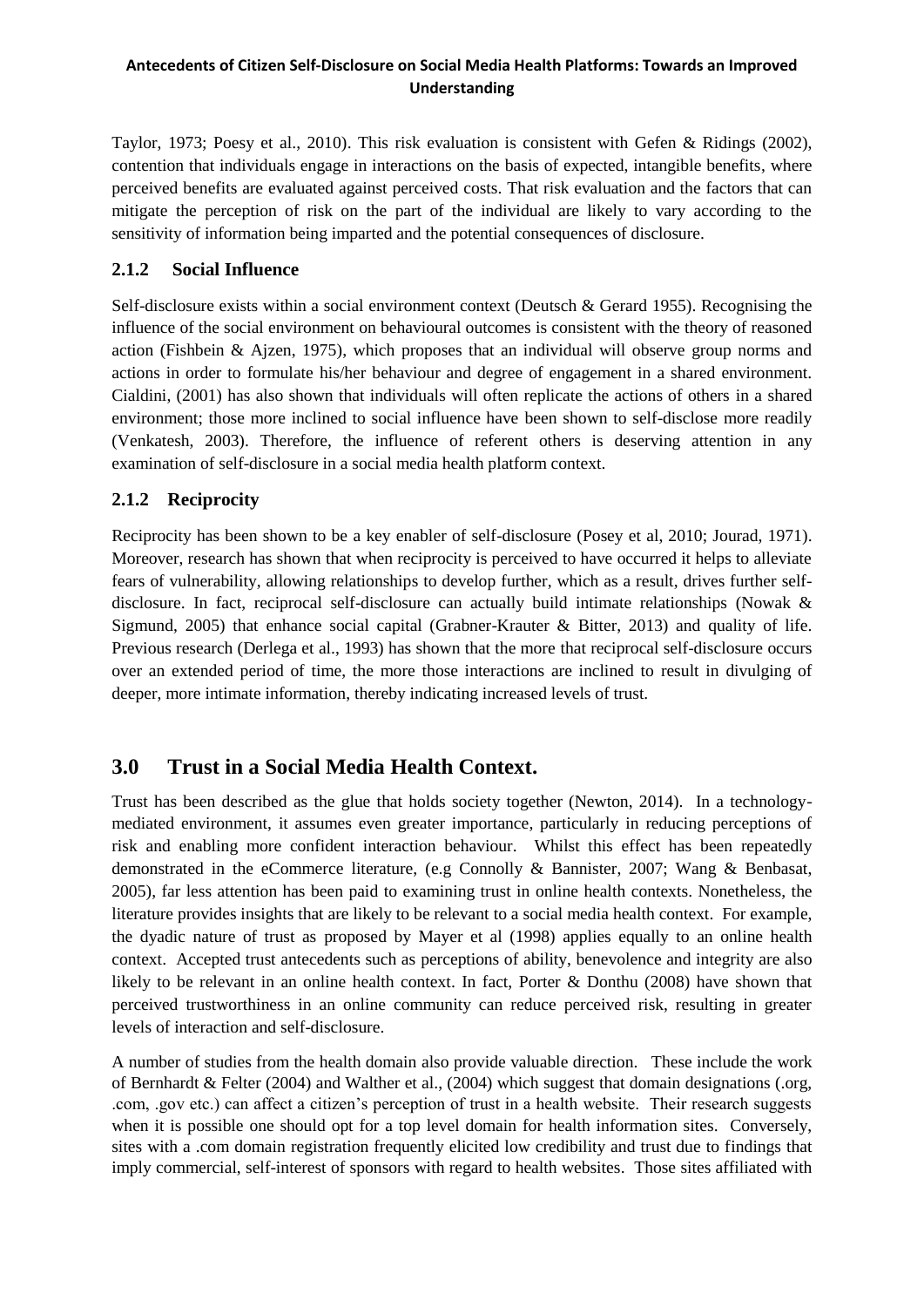educational entities are advised to invest in the .edu domain registration. Walther et al., (2004) also note that the presence of advertisement in .org domain registered sites can negatively affect a citizen's perception of trust in a health website.

Information convergence across different sources also has potential to influence the individual's trust response. For example, Walther et al. (2004) note that information repetition and convergence elicited user trust in websites as users felt that they could validate information found across sources. Participants in that study remarked on the positive effect of finding health information offline, via a health professional, and being able to corroborate such information on an online health information site. Metzger & Flanagin, (2013) echo this finding, as they posit that the credibility and trustworthiness of digital information is dependent on the availability of information across different sources and different mediums of communication.

In line with this, Information quality and perceived impartiality has also been shown (Harris et al., 2012) to influence the individual's trust response. It is therefore unsurprising that Eysenbach  $\&$ Kohler' 2002 examination of consumers of online health information found that domain registration, website design layout, and clear and professional writing can influence on a user's perception of trust in health information websites. Similarly, Sillence's (2006) staged model of trust emphasises the influential role of visual design, information credibility and personalisation in citizens' decisions to trust health websites. Finally, the importance of perceived impartiality is unsurprising as it is consistent with the fundamentals of the patient-physician relationship, in which it is assumed that the physician will act with the best interests of the patient.

## **4.0 Conclusion and future implications**

The purpose of this paper is to shed light on factors that facilitate citizen self-disclosure of personal health information on social media health platforms. It highlights the importance of a number of factors such as perceived risk, social influence and reciprocity as well as the influence of trust on self disclosure behaviour. Trust is a complex construct with multiple antecedents that influence behavioural outcomes. There is therefore a need to determine which of these factors exert most influence on self disclosure in an online health context and how these can be most effectively generated. Such insights will contribute not only to our understanding of the factors that influence health social media usage, but will be equally relevant to practitioners seeking to design more effective consumer based e-Health solutions.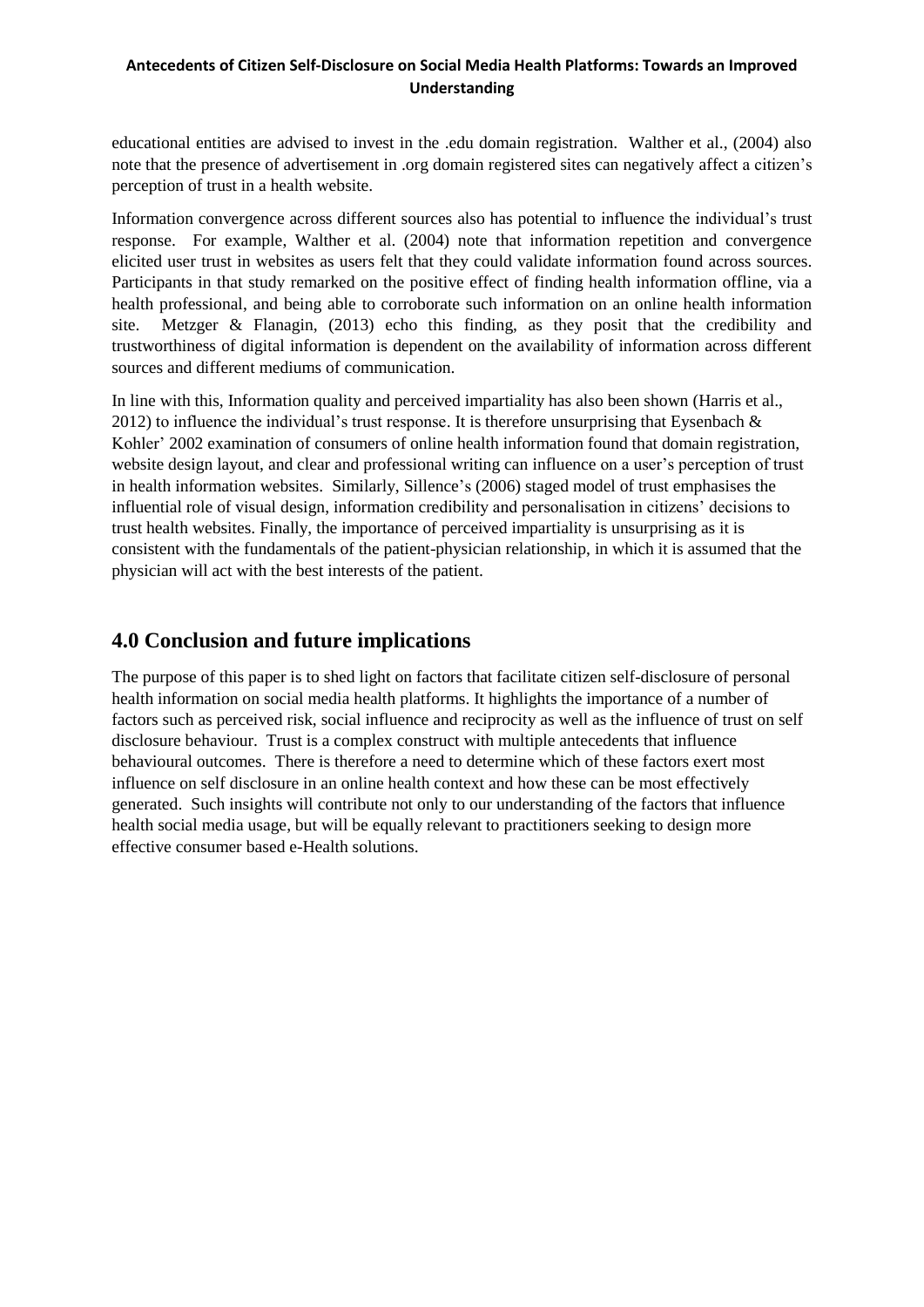## **5.0 References**

- Altman, I., & Taylor, D. A. (1973). *Social penetration: the development of interpersonal relationships*. New York, Holt, Rinehart and Winston.
- Choi, Y.H. & Bazarova, N.N., 2015. Self-Disclosure Characteristics and Motivations in Social Media: Extending the Functional Model to Multiple Social Network Sites. *Human Communication Research*, 41(4), pp.480–500
- Cialdini, R.B., 2001. *Influence: Science and Practice.* Allyn & Bacon.
- Connolly, R. & Bannister, B., 2007. E-COMMERCE TRUST BELIEFS: THE INFLUENCE OF NATIONAL CULTURE. In *Proceedings of European and Mediterranean Conference on Information Systems*. Valencia, Spain.
- Derlega, V.J., Metts, S., Petronio, S. & Margulis, S.T. (1993) Self-Disclosure. Sage Publications, Newbury Park.
- Deutsch, M. & Gerard, H.B., 1955. A study of normative and informational social influences upon individual judgement. *Journal of abnormal psychology*, 51(3), pp.629–636.
- Fan, H. et al., 2010. Why People Trust in Online Health Communities: An Integrated Approach. In *Australasian Conference on Information Systems Proceedings*. Brisbane, Australia. Available at: http://ssrn.com/abstract=1775303.
- Fishbein, M. & Ajzen, I., 1975. Belief, Attitude, Intention and Behaviour: An Introduction to Theory and Research. *Reading MA AddisonWesley*, (August), p.480. Available at: http://people.umass.edu/aizen/f&a1975.html.
- Friedman, B., Khan, P. H., Jr., & Howe, D. C. (2000). Trust online. Communications of the ACM, 43(12), 34-40
- Gambetta, (1988). In Trust in Organisations (Kramer, Roderick M. and Thomas Tyler (eds.)) Newbury Park, CA: Sage. 1996. 261-287.
- Gefen, D. & Ridings, C.M., 2002. Implementation Team Responsiveness and User Evaluation of Customer Relationship Management: A Quasi-Experimental Design Study of Social Exchange Theory. *Journal of Management Information Systems*, 19(1), pp.47–69. Available at: http://ezproxy.library.capella.edu/login?url=http://search.ebscohost.com/login.aspx?direct=true &db=iih&AN=6976821&site=ehost-live&scope=site.
- Greene, K., Derlega, V. J., & Mathews, A. (2006). Self-disclosure in personal relationships. In A. Vangelisti & D. Perlman (Eds.), *Cambridge handbook of personal relationships* (pp. 409–427). Cambridge, England: Cambridge University Press.
- Greenwood, S., Perrin, A., Duggan, M. (2016) Social Media Update 2016. Retrieved 03 01 2017, from Pew Research Centre: http://www.pewinternet.org/2016/11/11/social-media-update-2016/
- Harris, P.R., Sillence, E. & Briggs, P., 2011. Perceived Threat and Corroboration: Key Factors That Improve a Predicitive Model of Trust in Internet-based Health Information and Advice. *Journal of Medical Internet Research*, 13(3), pp.4–18.
- Jan Hofstede, G. et al., 2010. Towards a cross‐cultural typology of trust in B2B food trade. *British Food Journal*, 112(7), pp.671–687. Available at: http://www.emeraldinsight.com/doi/abs/10.1108/00070701011058226 [Accessed April 6, 2016].
- Joinson, A. et al., 2010. Privacy, Trust, and Self-Disclosure Online. *Human-Computer Interaction*, 25(1), pp.1–24. Available at: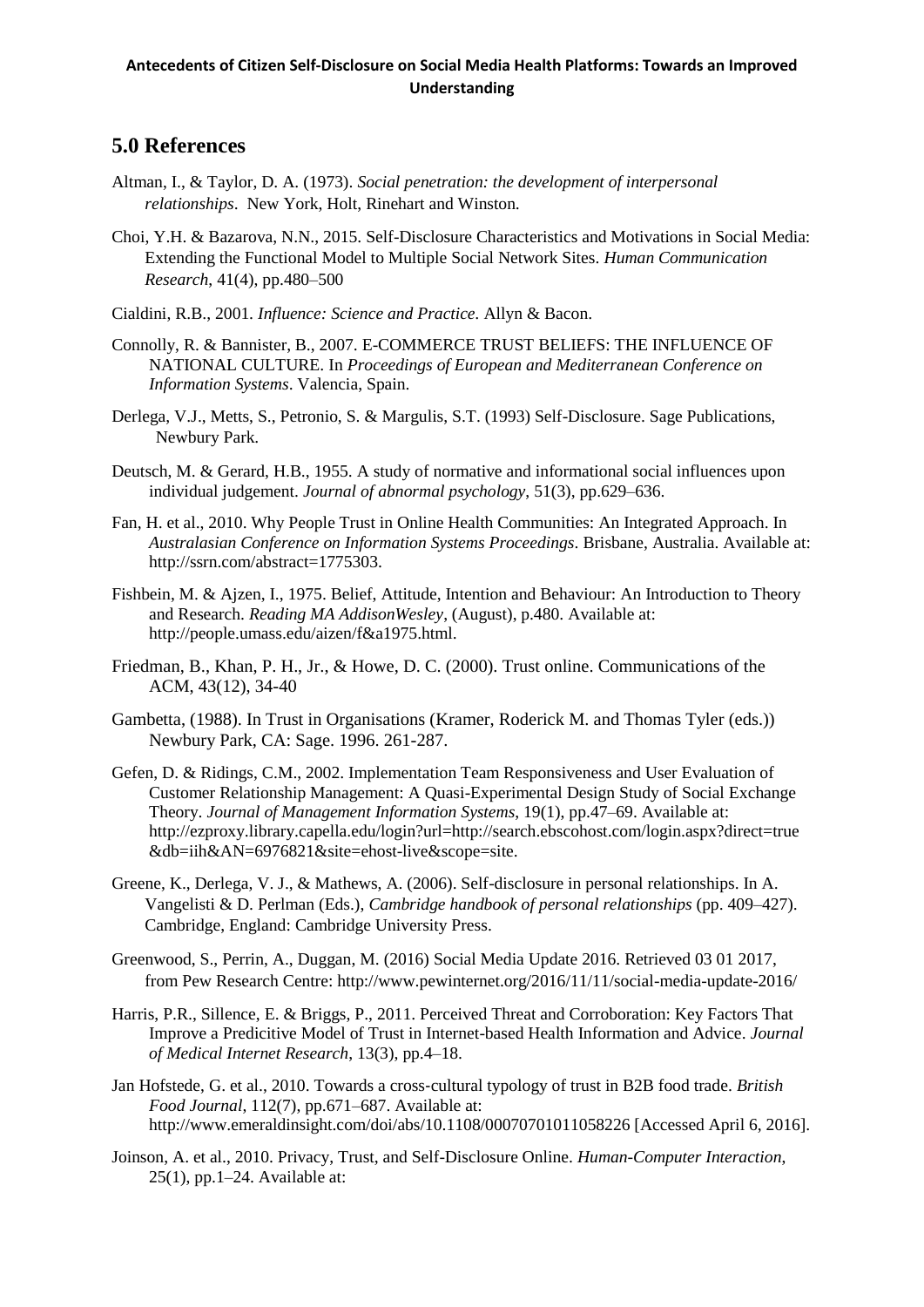http://www.tandfonline.com/doi/abs/10.1080/07370020903586662.

- Joinson, A.N., 2001. Self-disclosure in computer-mediated communication: The role of selfawareness and visual anonymity. *European Journal of Social Psychology*, 31(2), pp.177–192.
- Jourard, S.M., 1971. Self-disclosure; an experimental analysis of the transparent self. , p.xiii, 248 . Available at: file://catalog.hathitrust.org/Record/000312404.
- Kozinets, R.V. (2002). The field behind the screen: using netnography for marketing research in online communities. *Journal of Marketing Research 39(1)*, 61–72.
- Lankton, N.K., Mcknight, D.H. & Tripp, J., 2015. Technology, Humanness, and Trust: Rethinking Trust in Technology. *Journal of the Association for Information Systems*, 16(10), pp.880–918.
- Ledbetter, A. M., Mazer, J. P., DeGroot, J. M., Meyer, K. R., Mao, Y., & Swafford, B. (2011). Attitudes toward online social connection and self-disclosure as predictors of Facebook communication and relational closeness. *Communication Research*, 38, 27– 53.doi:10.1177/0093650210365537
- Lederman, R. et al., 2014. Who can you trust?? Credibility assessment in online health forums. *Health Policy and Technology*, 3(1), pp.13–25.
- Mayer, R., Davis, J. & Schoorman, D., 1995. AN INTEGRATIVE MODEL OF ORGANIZATIONAL TRUST. *The Academy of Management Review*, 20(3), pp.709–734.
- Mayo Clinic. Health Care Social Media List. Retrieved 03 01, 2017, from Mayo Clinic Social Media Network: http://socialmedia.mayoclinic.org/hcsml-grid/
- Mcknight, D.H., Carter, M. & Thatcher, J.B., 2011. Trust in a Specific Technology: An Investigation of Its Components and Measures Trust in a specific technology: An inves- tigation of its components and measures. *ACM Trans. Manag. Inform. Syst*, 2(25).
- Metzger, M.J. & Flanagin, A.J., 2013. Credibility and trust of information in online environments: The use of cognitive heuristics. *Journal of Pragmatics*.

Miller KD, Fabian F & Lin S-J (2009). Strategies for online communities. *Strategic Management Journal 30(3),* 305–322.

- Morahan-Martin, J. & Schumacher, P., 2003. Loneliness and social uses of the Internet. *Computers in Human Behavior*, 19(6), pp.659–671.
- Newton, K. (2014) *Trust and Political Disenchantment,* In Political Trust and Disenchantment with Politics: International Perspectives (Eds. Eder, C. Mochmann,C. Quandt, M.) BRILL, 2014. p20.
- Nowak, M.A. & Sigmund, K., 2005. Evolution of indirect reciprocity by image scoring. *Nature*, 437(October), pp.1291–11298.
- Pearce, W.B. & Sharp, S.M. (1973) Self-disclosing communication. *Journal of Communication 23(4),* 09–425.
- Porter, C.E. & Donthu, N., 2008. Cultivating Trust and Harvesting Value in Virtual Communities. *Management Science*, 54(1), pp.113–128. Available at: http://dx.doi.org/10.1287/mnsc.1070.0765.
- Posey, C. et al., 2010. Proposing the online community self-disclosure model: the case of working professionals in France and the U.K. who use online communities. *European Journal of Information Systems*, 19(2), pp.181–195. Available at: http://dx.doi.org/10.1057/ejis.2010.15.
- Posey, C. & Ellis, S., 2007. Understanding Self-Disclosure in Electronic Communities: An